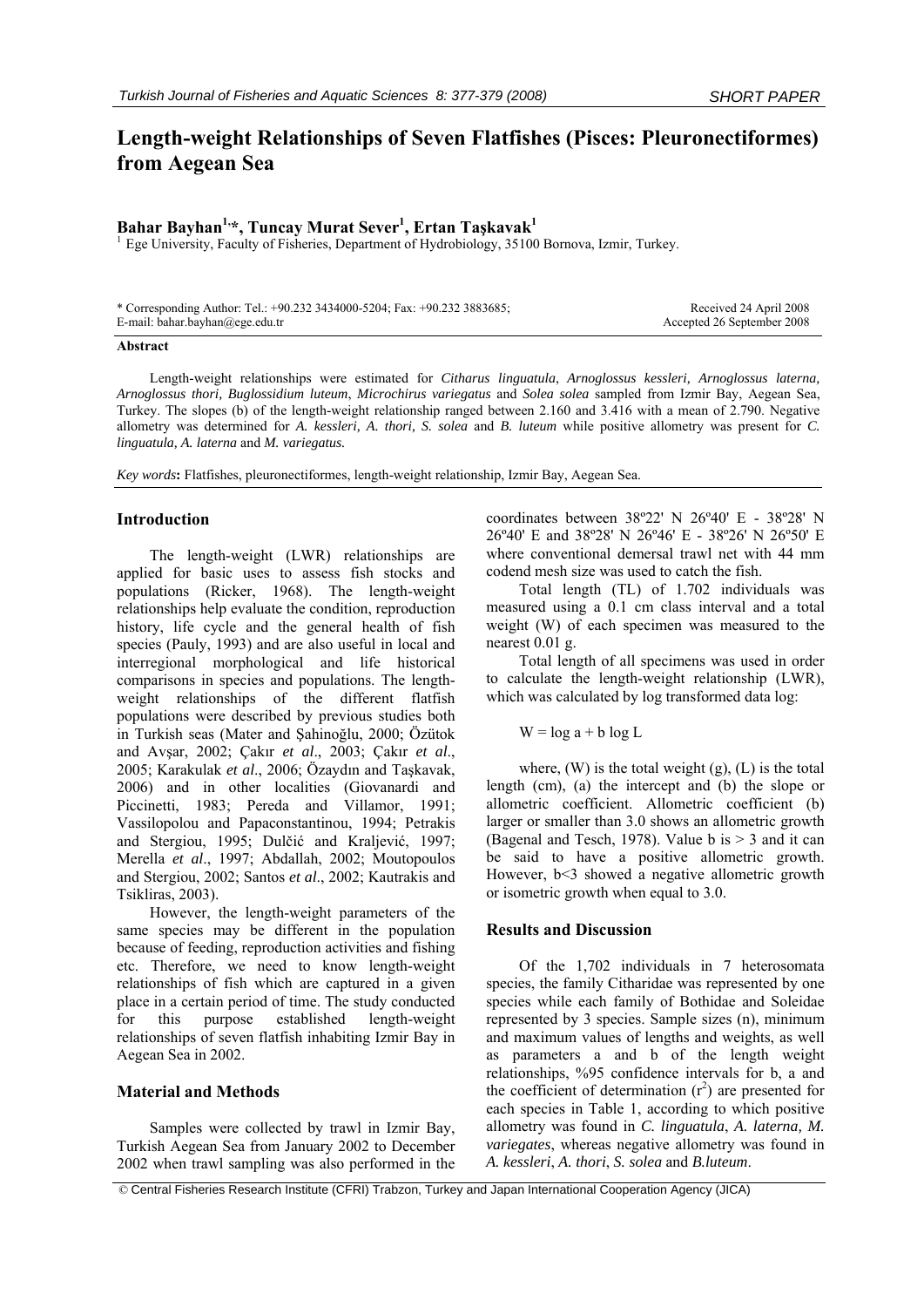| Family   | <b>Species</b>                 | n   | TL range     | W range $(g)$            | a      | 95%               | b     | 95%             |       |
|----------|--------------------------------|-----|--------------|--------------------------|--------|-------------------|-------|-----------------|-------|
|          |                                |     | (cm)         |                          |        | $C.I.$ of a       |       | $C.I.$ of $b$   |       |
|          | Citharidae Citharus linguatula | 716 | $8.2 - 22.8$ | 4.21-70.38               | 0.0048 | $0.0045 - 0.0051$ | 3.138 | $3.108 - 3.168$ | 0.985 |
|          | Bothidae Arnoglossus kessleri  | 76  | $6.0 - 8.9$  | 1.72-5.62                | 0.0179 | $0.0079 - 0.0279$ | 2.601 | $2.375 - 2.827$ | 0.878 |
|          | Arnoglossus laterna            | 796 | $5.6 - 17.1$ | 1.20-37.83               | 0.0073 | $0.0053 - 0.0093$ | 3.009 | $2.931 - 3.087$ | 0.966 |
|          | Arnoglossus thori              | 6   | $6.7 - 9.0$  | 2.52-5.04                | 0.0442 | $0.0162 - 0.0722$ | 2.160 | $2.004 - 2.316$ | 0.950 |
| Soleidae | Solea solea                    | 44  |              | 19.6 - 29.5 65.82-231.95 | 0.0232 | $0.0012 - 0.0452$ | 2.727 | $2.229 - 3.225$ | 0.741 |
|          | Microchirus variegatus         | 36  | $9.2 - 15.5$ | 6.52-35.72               | 0.0030 | $0.0028 - 0.0032$ | 3.416 | $3.058 - 3.774$ | 0.989 |
|          | Buglossidium luteum            | 28  | $7.3 - 9.6$  | 3.80-8.40                | 0.0240 | $0.0231 - 0.0249$ | 2.566 | $2.012 - 3.120$ | 0.785 |

**Table 1.** Descriptive statistics and estimated parameters of length-weight relationships for seven heterosomata species in Izmir Bay (Aegean Sea) from January 2002 to December 2002

n: sample size, min: minimum, max: maximum,

a and b: parameters of length-weight relationships,

95% C.I of a and b: 95% confidence intervals of a and b,  $\overline{ }$ 

All allometric coefficients (b) estimated in this study were within the expected range of 2.2-3.4. And according to Benegal and Tesh (1978), Koutrakis and Tsikliras (2003), they may range from 2 to 4. The findings of length-weight relationships in flatfish species in Turkish and other seas are as follows: (i) positive allometric growth for *C. linguatula* (Vassilopolou and Papaconstantinou, 1994; Dulčić and Kraljević, 1997; Abdallah, 2002; Çakır *et al*., 2005; Karakulak *et al*., 2006), *A. laterna* (Pereda and Villamor, 1991; Özütok and Avşar, 2002; Özaydın and Taşkavak, 2006), *A. thori* (Merella *et al*., 1997), *S. solea* (Kautrakis and Tsikliras, 2003), *M. variegatus* (Pereda and Villamor, 1991) and for *B. luteum* (Pereda and Villamor, 1991) (ii) negative allometric growth for *C. linguatula* (Petrakis and Stergiou, 1995; Moutopoulos and Stergiou, 2002; Santos *et al*., 2002; Özaydın and Taşkavak, 2006), *A. kessleri* (Çakır *et al*., 2003), *A. laterna* (Mater and Şahinoğlu, 2000; Karakulak *et al*., 2006); and for *M. variegatus* (Merella *et al*., 1997) and (iii) isometric growth for *A. laterna* (Giovanardi and Piccinetti, 1983).

The LWR parameters (a, b) of the fish are affected by a series of factors such as season, habitat, gonad maturity, sex, diet, stomach fullness, health, preservation techniques and annual differences in environmental conditions (Bagenal and Tesch, 1978; Froese, 2006). Such differences in values b can be ascribed to one or a combination of most of the factors including differences in the number of specimens examined, area/season effects and distinctions in the observed length ranges of the specimens caught, to which duration of sample collection can be added as well (Moutopoulos and Stergiou, 2002).

#### **References**

- Abdallah, M. 2002. Length-weight relationship of fishes caught by trawl off Alexandria, Egypt. Naga ICLARM Q., 25(1): 19-20.
- Bagenal, T.B. and Tesch, F.W. 1978. Age and growth. In: T. Begenal (Ed.), Methods for assessment of fish production in fresh waters, 3rd Edn. IBP Handbook No. 3, Blackwell Science Publications, Oxford: 101-

136.

- Çakır, D.T., Akalın, S., Ünlüoğlu, A., Bayhan, B. and Hossucu, B. 2003. The flatfish species in Edremit Bay and length-weight relationships for three of them *Citharus linguatula* (Linnaeus, 1758), *Arnoglossus laterna* (Walbaum, 1792), *Arnoglossus kessleri* (Schmidt, 1915). E.U. Journal of Fisheries and Aquatic Sciences, 20(3-4): 529-536
- Çakır, D.T., Bayhan, B., Hoşsucu, B., Ünlüoğlu, A. and Akalın, S. 2005. Some Parameters of the Population Biology of Spotted Flounder (*Citharus linguatula* Linnaeus, 1758) in Edremit Bay (North Aegean Sea). Turkish Journal of Veterinary and Animal Sciences, 29: 1013-1018.
- Dulčić, J. and Kraljević, M. 1997. Corrigendum to "Weightlength relationships for 40 species in the eastern Adriatic (Croatian waters)". Fisheries Research, 30: 169-171.
- Giovanardi, O. and Piccinetti, C. 1983. Biology and fishery of the scaldfish *Arnoglossus laterna* (Walbaum, 1792) in the Adriatic Sea. FAO Fisheries Technical Paper No. 290, Rome: 161-166.
- Froese, R. 2006. Cubelaw, condition factor and weightlength relationships: history, meta-analysis and recommendations. Journal of Applied Ichthyology, 22: 241-253.
- Karakulak, F.S., Erk, H. And Bilgin, B. 2006. Lengthweight relationships for 47 coastal species from the northern Aegean Sea, Turkey. Journal of Applied Ichthyology, 22: 274-278.
- Koutrakis, E.T. and Tsikliras, A.C. 2003. Length-weight relationships of fishes from three northern Aegean estuarine systems (Greece). Journal of Applied Ichthyology, 19: 258-260.
- Mater, S. and Şahinoğlu, B. 2000. Investigation on the morphology and length-weight relationship of the scaldfish (*Arnoglossus laterna* Walbaum, 1792) in Izmir Bay (Aegean Sea). Journal of Fisheries and Aquatic Sciences, 17(1-2): 1-7
- Merella, P., Quetglas, A., Alemany, F. and Carbonell, A. 1997. Length-weight relationship of fishes and cephalopods from the Balearic Islands (western Mediterranean). Naga ICLARM Q. 20(3/4): 66-68.
- Moutopoulos, D.K. and Stergiou, K.I. 2002. Length-weight and length-length relationships of fish species from the Aegean Sea (Greece). Journal of Applied Ichthyology, 18: 200-203.
- Özaydın, O. and Taşkavak, E. 2006. Length-weight relationships for 47 fish species from Izmir Bay (eastern Aegean Sea, Turkey). Acta Adriatica, 47(2):